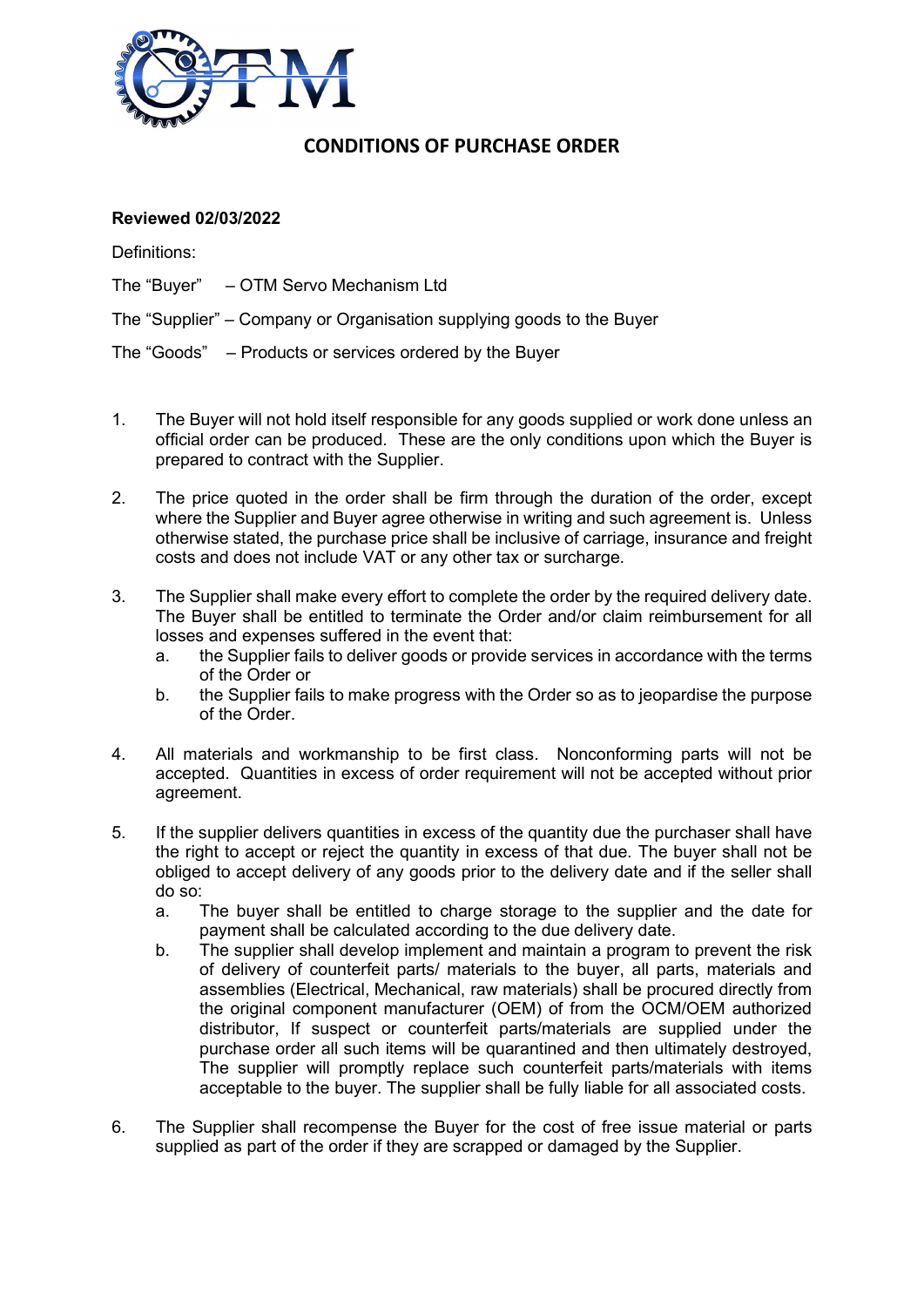- 7. The Supplier accepts these conditions of order by acknowledging receipt or by beginning performance of the order. The order is liable to cancellation by the Buyer if not acknowledged by the Seller within 14 days from the date or the order. The Supplier also accepts the Buyer's customers conditions if they are referred to on the order.
- 8. The Buyer's inspector or representative and any inspector or representative of the Buyer's customer or any regulatory department concerned shall be entitled on the Buyer's authority to witness the manufacture, inspection or testing of the goods or work at any reasonable time at the supplier's premises.
- 9. The buyer when applicable requires that all first deliveries of parts to include a full first article inspection report that meets the requirements of EN9102 or full PPAP submission in accordance with AS9145 be filled out by the manufacturer. The sample, on which the FAIR/PPAP was performed, shall be clearly marked, both on the sample and the FAIR/PPAP report. Where the drawing has been updated and there is a change in the form, fit or function of the part, then a FAIR/PPAP must be submitted for the change/update only.

The FAIR/PPAP should confirm that all processes, materials and dimensions are met. In the case of raw material or process i.e. paint, chromate, Anodizing, proof of acceptability shall be made available either through records or attached certificates. Drawing notes should be referenced and their acceptance confirmed.

Any discrepancies detected by the manufacturer during the FAIR/PPAP shall be notified to the buyer and a deviation should be sought in advance of any parts being shipped to the buyer. Under no circumstances shall a nonconforming part be sent to the buyer without the buyers approved deviation. Failure to comply with the above requirements will result in the buyer rejecting the product.

- 10. REACH is the European regulations for Registration, Evaluation, Authorisation and Restrictions of Chemicals and please keep the Buyer fully informed about the presence of any REACH candidates listed substances in parts previously and also in any future deliveries made to the Buyer.
- 11. In addition to contractual requirements the supplier shall retain verifiable objective evidence of inspection and tests performed. Quality records shall be made available for evaluation for a contractually agreed upon period. Unless otherwise specified, this period shall be a minimum of 20 years. The records shall include but not limited to, receiving certificates of conformity, raw material mill certificates, test results, documents of non-conformity and corrective actions, measuring and test equipment calibration documentation etc. After the retention period the buyer must be notified of the intent to dispose of any records and shall be given the opportunity for further retention at the buyer's premises, Raw material mill certificates must be maintained indefinitely.
- 12. Where identified within the specification, drawing and/or purchase order, the supplier shall flow to sub-tier suppliers the applicable requirements in purchasing documents, including key characteristics where required.
- 13. If within a period of 12 months from delivery of the Goods, the Buyer gives written notice to the Seller of any defect in the Goods (other than a defect caused by improper use by the Buyer) caused by faulty design, materials or workmanship, the Seller shall repair or replace the defective Goods without cost to the Buyer. It is also the Supplier's responsibility to inform the Buyer of any goods found to be defective or possibly defective at a later date after supply to the buyer.
- 14. The property and risk in the goods shall pass to the buyer on delivery to the point specified in the order.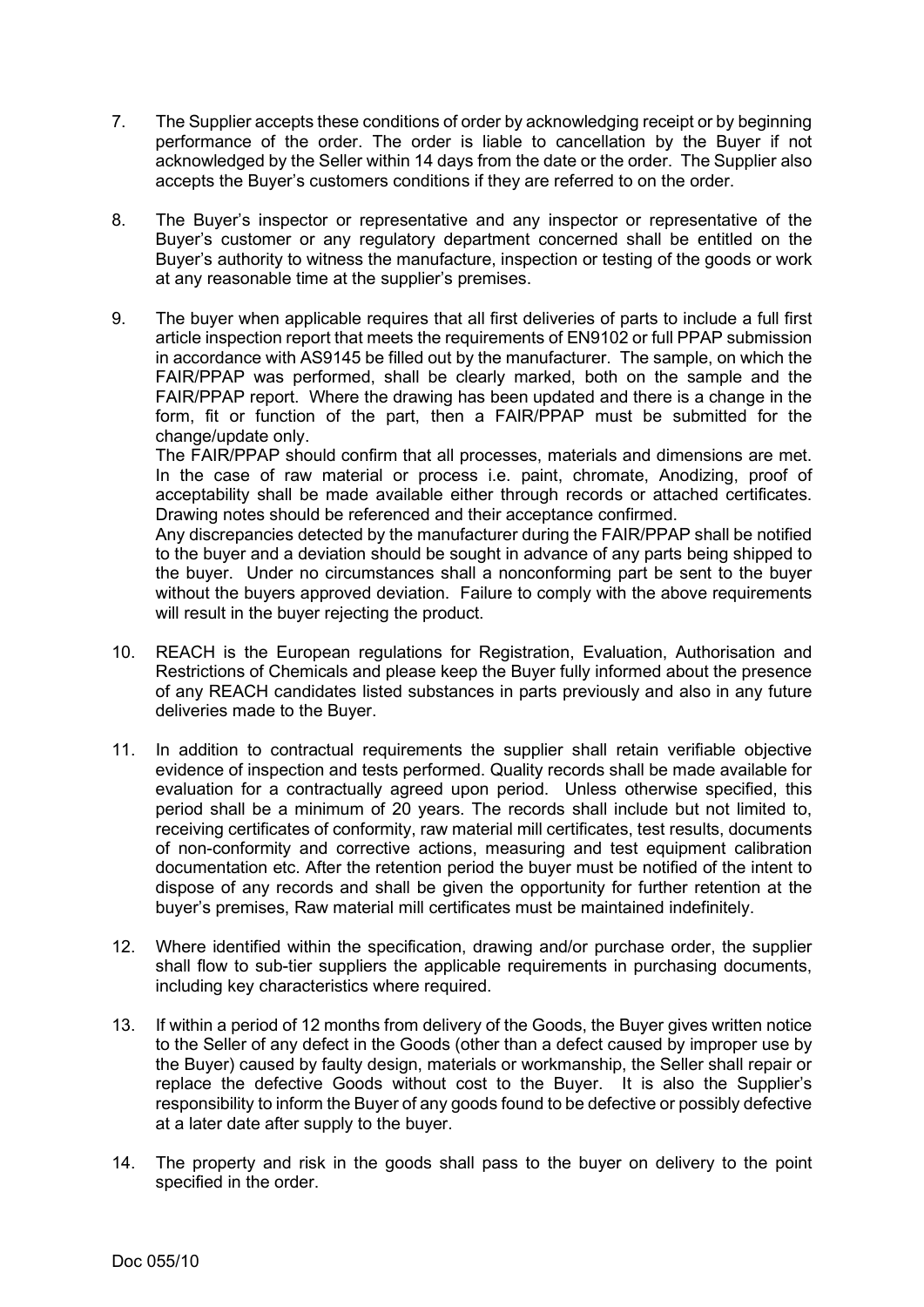- 15. The supplier shall complete and deliver the goods at the time or times specified in the order and in this respect, time shall be of the essence. Packaging and Preservation: it is vital that all parts should be preserved appropriately to prevent handling damage, facility storage and prevent corrosion during manufacture and shipment. Packing should be appropriate to the parts supplied to prevent damage or as specified by the buyer, Shelflife requirements shall be notified clearly stating expiry dates which should be clearly marked on all packaging, all chemicals shall be accompanied by the relevant safety data sheets (SDS) formerly called material safety data sheets (MSDS) with each shipment.
- 16. Any information divulged by the Buyer in the course of the supplier carrying out this order shall be treated in Confidence and shall not be disclosed to a third party.
- 17. All tools, gauges and patterns used in connection with this order which are the property of the Buyer and for which any payment is received from the Buyer, must not be destroyed or otherwise disposed of without written authority. The Supplier should keep all records appertaining to the goods supplied in this order for an indefinite period, unless agreed with the Buyer.
- 18. The Supplier shall indemnify the Buyer against and loss of or damage to the property of the Buyer and against any claims for injury to or death of any person or for loss of or damage to the property of any other person by reason of any negligent act or omission of the Seller or his employees, sub-contractors or agents arising out of the execution of the order.
- 19. The supplier shall use commercially reasonable efforts to develop and maintain business continuity practices regarding contingency management to alleviate the effects of any business impacting events that may have an adverse effect on the suppliers ability to perform its obligations under the purchase order, the business continuity shall contain as a minimum provisions of risk and business impact analysis to include prevention/mitigation panning, the preceding will cover, but not limited to (i) service documentation storage and protection including but not limited to storage of deliverable technical information, specifications and other documents, design documents, tools, process and fixtures (ii) Information system security and (iii) demonstrating suppliers ability to rapidly recover the loss of capability to deliver product and services.
- 20. All suppliers must meet the minimum legal or regulatory requirements for the goods supplied.
- 21. Without prejudice to any rights already accrued or accruing to the Buyer shall have the right to terminate this order in whole or in part at any time by giving Supplier notice in writing whereupon all work on this order shall be discontinued. The Buyer shall pay a fair and reasonable price of justified work in progress at the time of termination and the Supplier shall afford the Buyer every assistance to ascertain the extent of such work in progress. The amount payable to Supplier shall not in any event exceed the total amount that would have been payable to Supplier had this order not been terminated. In the event of termination Supplier shall submit a claim within 2 months of such termination after which time claim within 2 months of such termination after which time claims will only be met in exceptional circumstances.
- 22. The supplier is expected to develop, implement, and maintain effective policies and training programs to ensure their employees are aware of their relevant contribution towards quality, safety and conformity of their product and or service, the supplier will also ensure that the materials supplied will be free from foreign object debris.